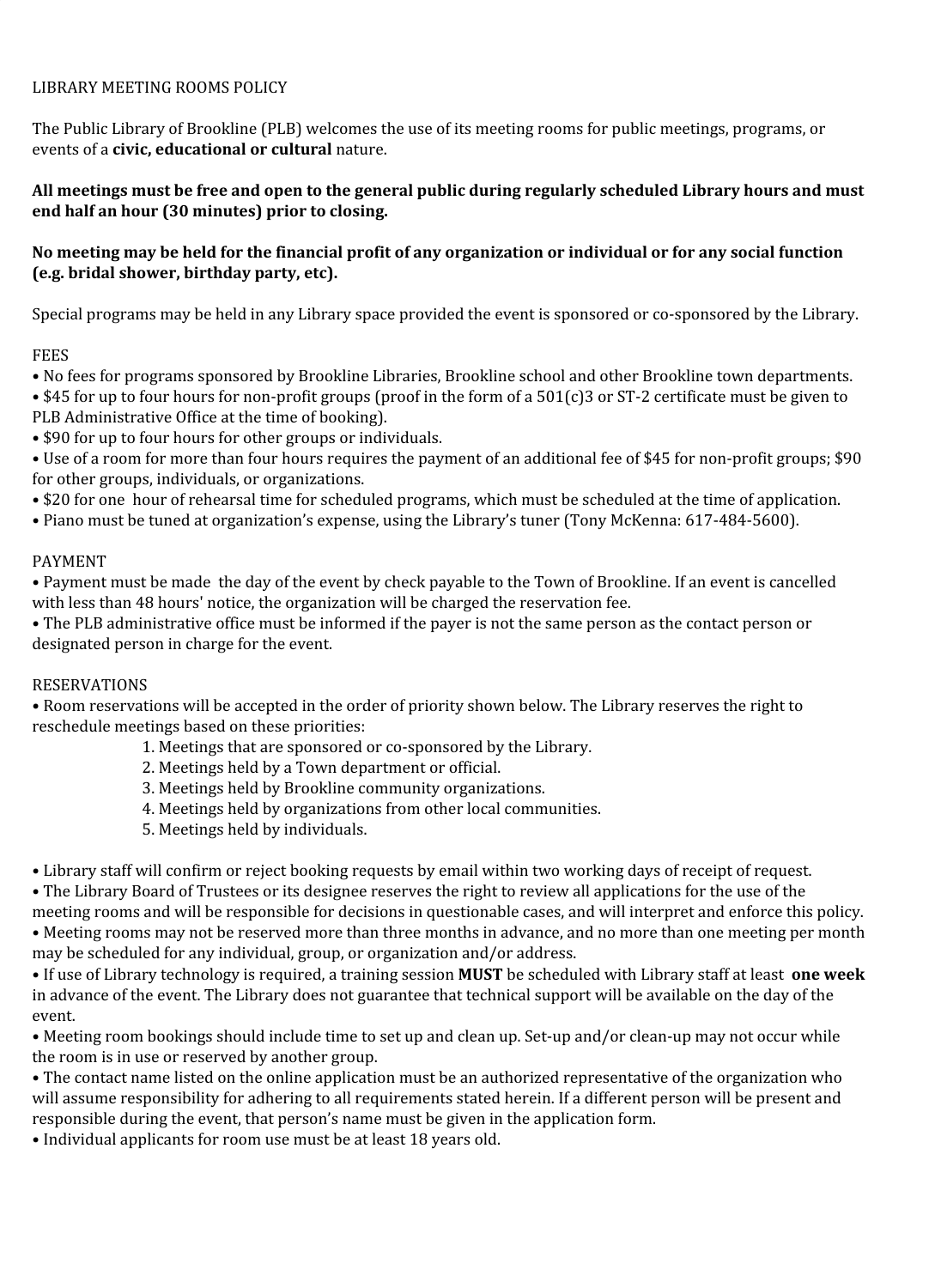## RULES AND REGULATIONS

• The designated person in charge must enforce all Library room use regulations.

• Brookline authors, artists, or musicians using the meeting room may sell copies of their work.

• If the group or individual in attendance is being disruptive, the group or individual may be asked to leave the premises by Library staff.

- If the noise level in the meeting room disturbs patrons in other parts of the Library, the designated person in charge will be asked to quiet the room or end the meeting.
- Attendance must be limited to the posted capacity of the meeting room.
- Activities or assembly of attendees must be restricted to the confines of the room reserved for the meeting, unless sponsored by the Brookline Library or Town departments.
- No smoking or alcoholic beverages are permitted.
- Light refreshments may be served. Hot food may not be served.

• All food, supplies, and utensils must be provided by the group, and all leftovers must be properly disposed of and/or removed.

- The meeting space and kitchen must be left in an orderly and clean condition.
- Spills or accidents requiring custodial attention must be reported immediately.

• Attendees, furniture, and equipment must not block exits or aisles, and Library furniture may be moved only by Library staff.

• Use of pianos is not guaranteed when booking the meeting room If permission is given for their use, they may not be moved, and tuning is to be done at the organization's expense by the Library's tuner.

• All federal, state, and local laws regarding public assemblies must be obeyed.

• No signs may be posted on meeting room doors forbidding patrons to enter the rooms (for example, **Recording in Session**).

• The Public Library of Brookline and the Town of Brookline assume no responsibility for any property placed in the Library in connection with sponsor's program.

• The Public Library of Brookline and the Town of Brookline are hereby expressly released and discharged from any and all liability for any loss, injury, or damage to sponsor's property or property of others that may be sustained during or by any reason of a program presented by sponsor on Library's premises.

• The sponsor agrees to hold the Public Library of Brookline and the Town of Brookline, their agents, servants or employees harmless and to indemnify them from all loss, cost or damage on account of any and all injuries that may be sustained or property damage incurred or caused as a result of the sponsor's program either by the sponsor or the attending public.

• The sponsor of any group meeting in the Library shall be responsible for any damage to Library property, and shall promptly reimburse the Library and the Town of Brookline for the cost of repair or replacement of any Library (Town) property so damaged.

• Individuals or groups using meeting rooms shall secure any necessary performance licenses and indemnify the Library for any failure on their part to do so.

#### PUBLICITY

• The organization's telephone number and email address must be included on the publicity for public queries.

• Directional signs or posters may be displayed inside the building on the day of the event with permission from the PLB Administrative Office, Officer of the Day or senior person on duty.

- The Library may not be used as the mailing address for any individual, group, or organization.
- No publicity by any individual, group, or organization shall imply Library sponsorship or endorsement.

• The Library telephone number or email address may not be used on behalf of individuals, groups, or organizations using meeting rooms.

• No announcements will be made over the Library's public address system regarding any non-Library-sponsored program or meeting.

• Decorations, posters, etc. may not be affixed to any part of the building (inside or out) without the express permission of the Director or their designee.

THE LIBRARY RESERVES THE RIGHT TO PROHIBIT THE USE OF THE ROOM BY ANY INDIVIDUAL, GROUP OR ORGANIZATION THAT DOES NOT COMPLY WITH THIS POLICY.